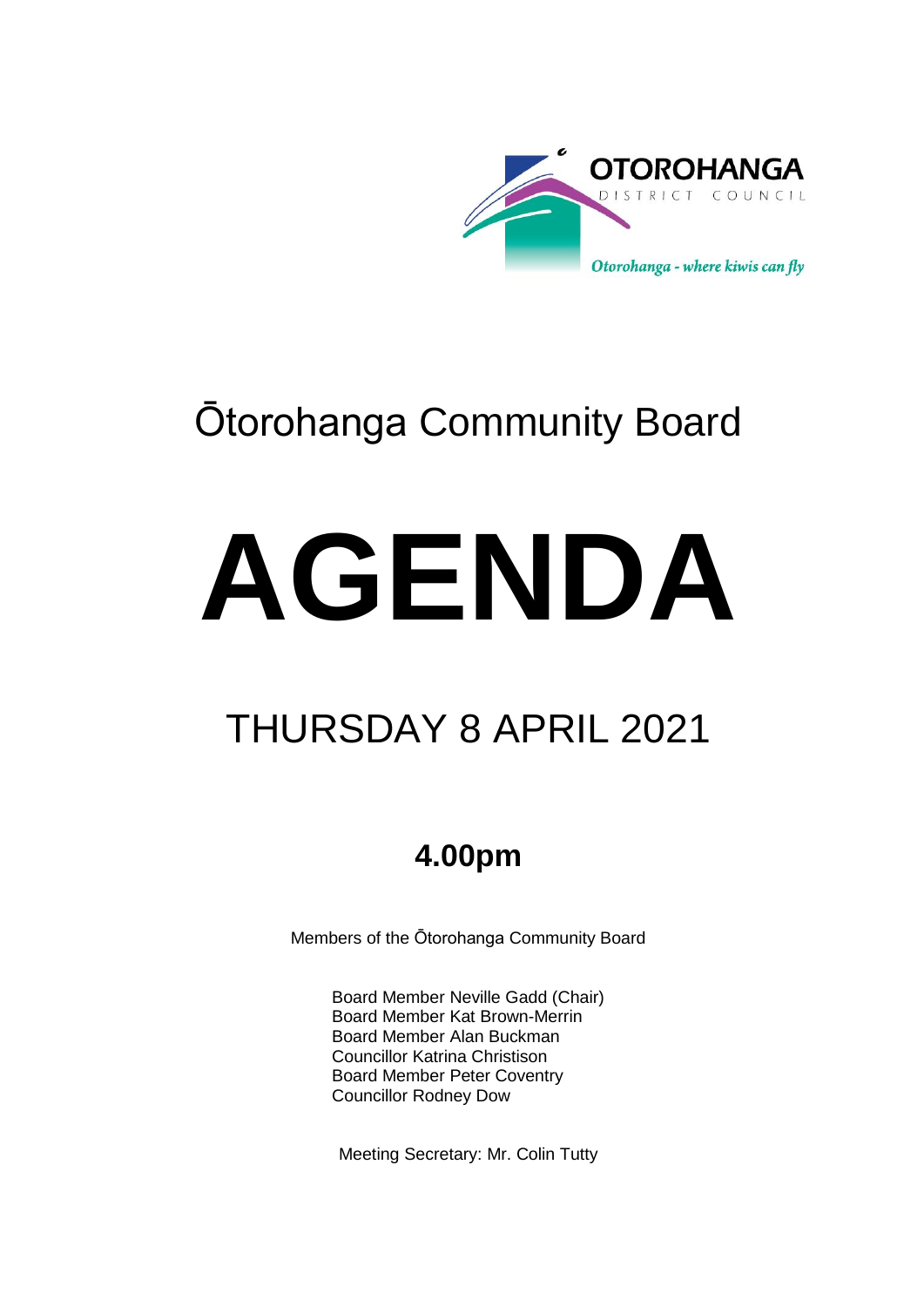#### **ŌTOROHANGA COMMUNITY BOARD**

#### **THURSDAY 8 APRIL 2021**

Notice is hereby given that an ordinary meeting of the Ōtorohanga Community Board will be held at St. Davids Community Hall, Cnr Ranfurtly and Turongo Street, Ōtorohanga on Thursday 8 April 2021 commencing at 4pm.

6 APRIL 2021

**Tanya Winter CHIEF EXECUTIVE**

**AGENDA**

#### **ORDER OF BUSINESS: PAGE**

PRESENT

IN ATTENDANCE

APOLOGIES

DECLARATION OF INTEREST

PUBLIC FORUM

CONFIRMATION OF MINUTES – 2 DECEMBER 2020

#### **REPORTS**

| ITEM 61             | OTOROHANGA COMMUNITY BOARD 2021 MEETING DATES                     |                |
|---------------------|-------------------------------------------------------------------|----------------|
| ITEM 62             | <b>CONFIRMATION OF ROAD NAME</b>                                  | $\mathcal{L}$  |
| ITEM 63             | INSTALLATION OF DECORATIVE LIGHTING IN THE OTOROHANGA MAIN STREET | $\overline{a}$ |
| BOARD MEMBER UPDATE |                                                                   |                |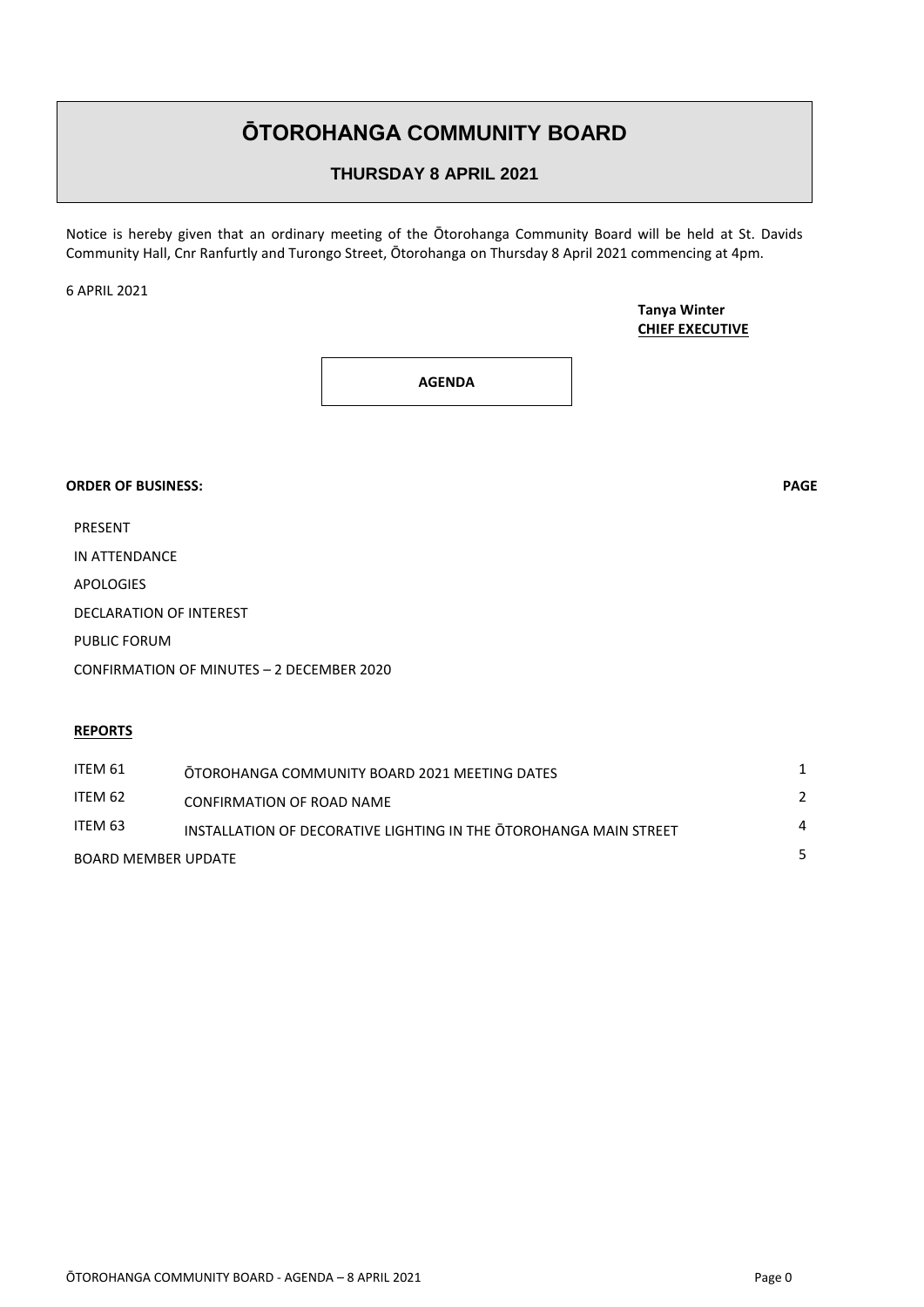| ITEM 61      | <b>OTOROHANGA COMMUNITY BOARD 2021 MEETING DATES</b>                |
|--------------|---------------------------------------------------------------------|
| TO:          | <b>CHAIRPERSON AND MEMBERS</b><br><b>OTOROHANGA COMMUNITY BOARD</b> |
| <b>FROM:</b> | <b>GOVERNANCE SUPERVISOR</b>                                        |
| DATE:        | <b>8 APRIL 2021</b>                                                 |

#### **Relevant Community Outcomes**

Foster an involved and engaged Community

#### **Executive Summary**

Prior to the end of each calendar year the Board considers and adopts a Schedule of dates for the following years regular meetings. The Ōtorohanga Community Board has previously adopted meetings dates for the 2021 calendar year.

The Chair and members of the Board have now indicated that they wish future meetings to be held on the first Thursday of each month, taking into account public holidays and other events proposed for 2021.

#### **Staff Recommendation**

It is recommended:

That the amended dates presented below for meetings of the Ōtorohanga Community Board covering the 2021 calendar year be adopted.

#### **Report Discussion**

#### **THURSDAY**

- 8 April 2021 6 May 2021 3 June 2021 1 July 2021 5 August 2021 2 September 2021 7 October 2021 4 November 2021
- 
- 2 December 2021

#### Colin Tutty **GOVERNANCE SUPERVISOR**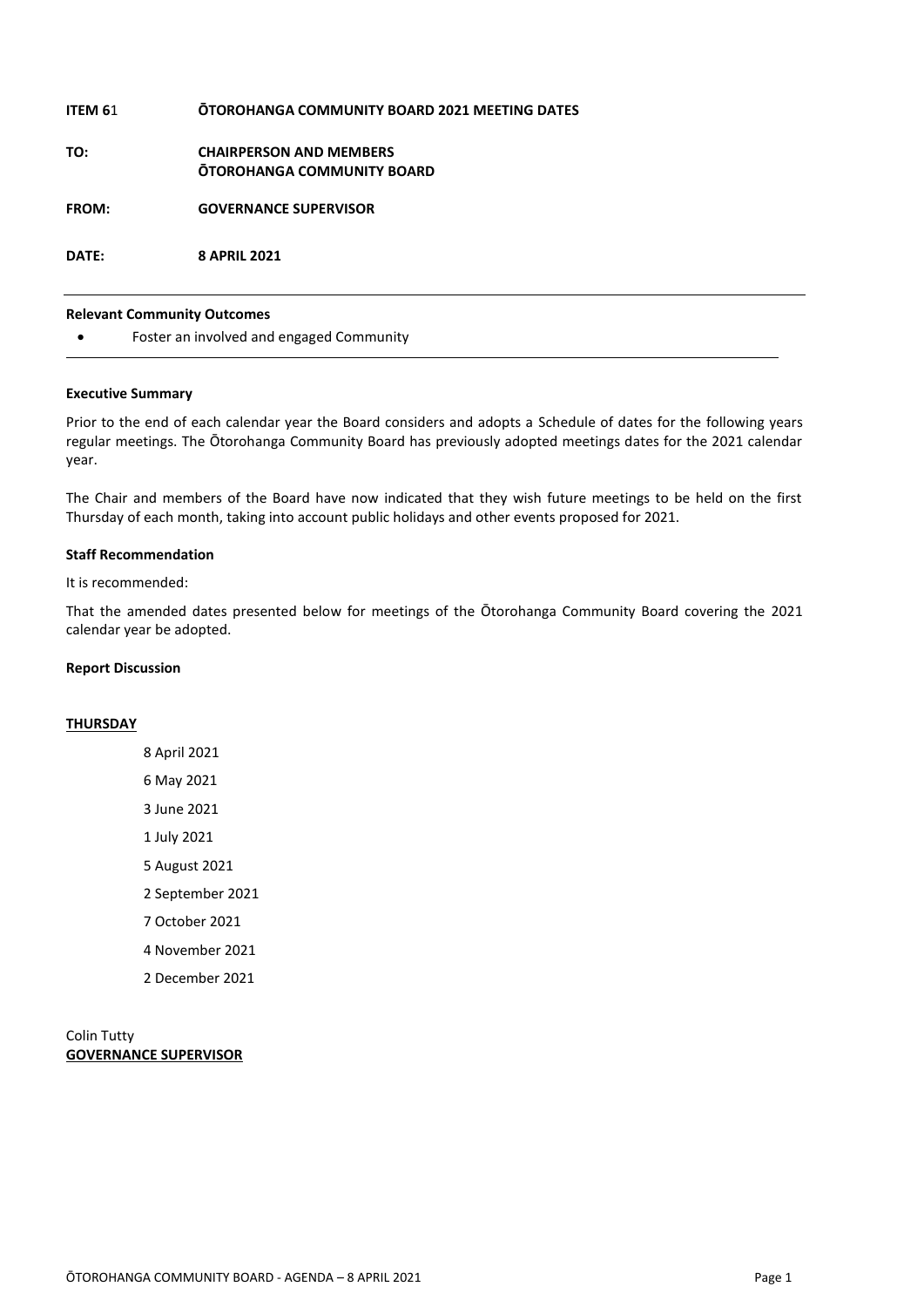| ITEM 62      | <b>CONFIRMATION OF ROAD NAME</b>                                    |
|--------------|---------------------------------------------------------------------|
| TO:          | <b>CHAIRPERSON AND MEMBERS</b><br><b>OTOROHANGA COMMUNITY BOARD</b> |
| <b>FROM:</b> | <b>GROUP MANAGER ENVIRONMENT</b>                                    |
| DATE:        | <b>8 APRIL 2021</b>                                                 |

#### **Relevant Community Outcomes**

Manage the natural and physical environment in a sustainable manner

#### **Executive Summary**

A road name is required for the private right of way off Orahiri Terrace that will service a new subdivision accommodating eight dwellings. The developer has submitted his preferred road names for consideration in accordance with Council's Road Naming Policy.

#### **Staff Recommendation**

That the Community Board recommend approval of the road name Wood Lane for a private right of way shown as Lot 8 on Land Transfer Plan LT 527557 and located on the northern side of Orahiri Terrace, Ōtorohanga.

#### **Report Discussion**

In November 2018 subdivision consent was granted to create seven residential lots on the site of the old Special School on Orahiri Terrace. The subdivision was completed in June 2020 and construction is underway on several new dwellings at this site. Quoteable Value New Zealand has contacted Council seeking confirmation of the street address and numbering for the new lots.

Council is required to conform with the Regional Infrastructure Standard (RITS) and AS/NZS 4819, Standard for Rural and Urban Addressing which states that any road or access way serving six or more lots shall be named. Council adopted a Road Naming Policy (the Policy) in 2019 to provide guidance for staff and elected members when approving a road name for public and private roads. Council approval is required to ensure the registration of the road name with the Geographic Board can proceed. Formal registration of road names links to inclusion on rating databases, postal addresses and GIS (roadmaps) databases.

In accordance with the Policy the developer has submitted three road names for consideration. In order of preference those names are Wood Lane, Brian Lane, and Woody Lane. At the time the names were submitted the developer owned all the sections in the subdivision. Three sections have since been sold, nevertheless the developer is still the majority owner and it is considered that the consultation requirements of the Policy have been satisfied.

Before submitting a road name for approval it is necessary to undertake a survey of adjacent Districts to ensure that there is not already a road or street with an identical or similar name. This is to avoid the misdirection of mail and emergency services.

In the Waikato we have a Wood Road or Street in Hamilton, Waitoa, Putaruru and Paeroa, however there are no roads or streets named Brian or Woody in the Waikato Region. It is unlikely that any of the three names would cause a misdirection of services if used for a road name in Ōtorohanga.

The process to confirm a road name requires a recommendation from the respective community board before approval by Council. The proposed names and related matters are present for your consideration.

#### **AR Loe GROUP MANAGER ENVIRONMENT**

Attachment: Land Transfer Plan LT 527557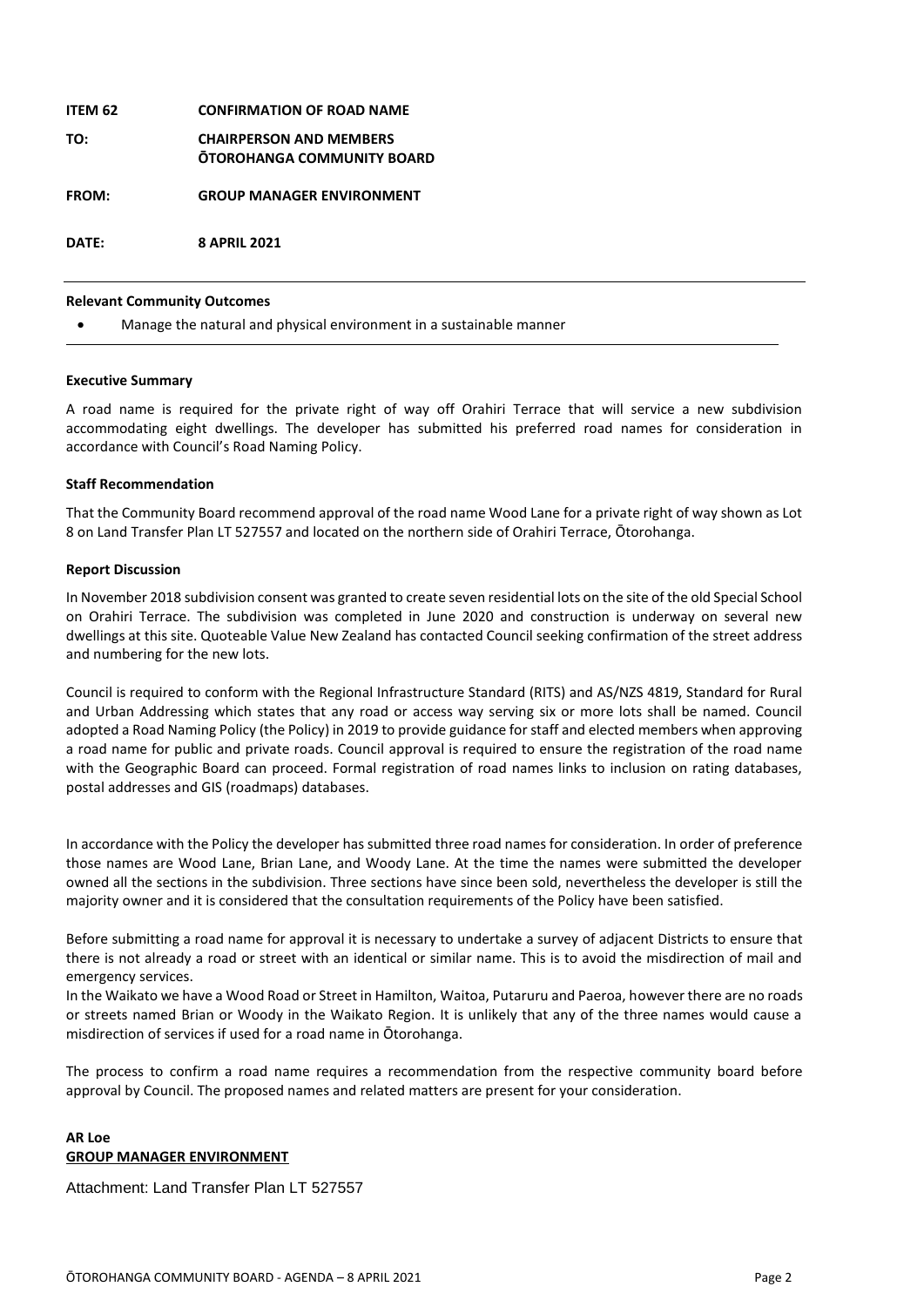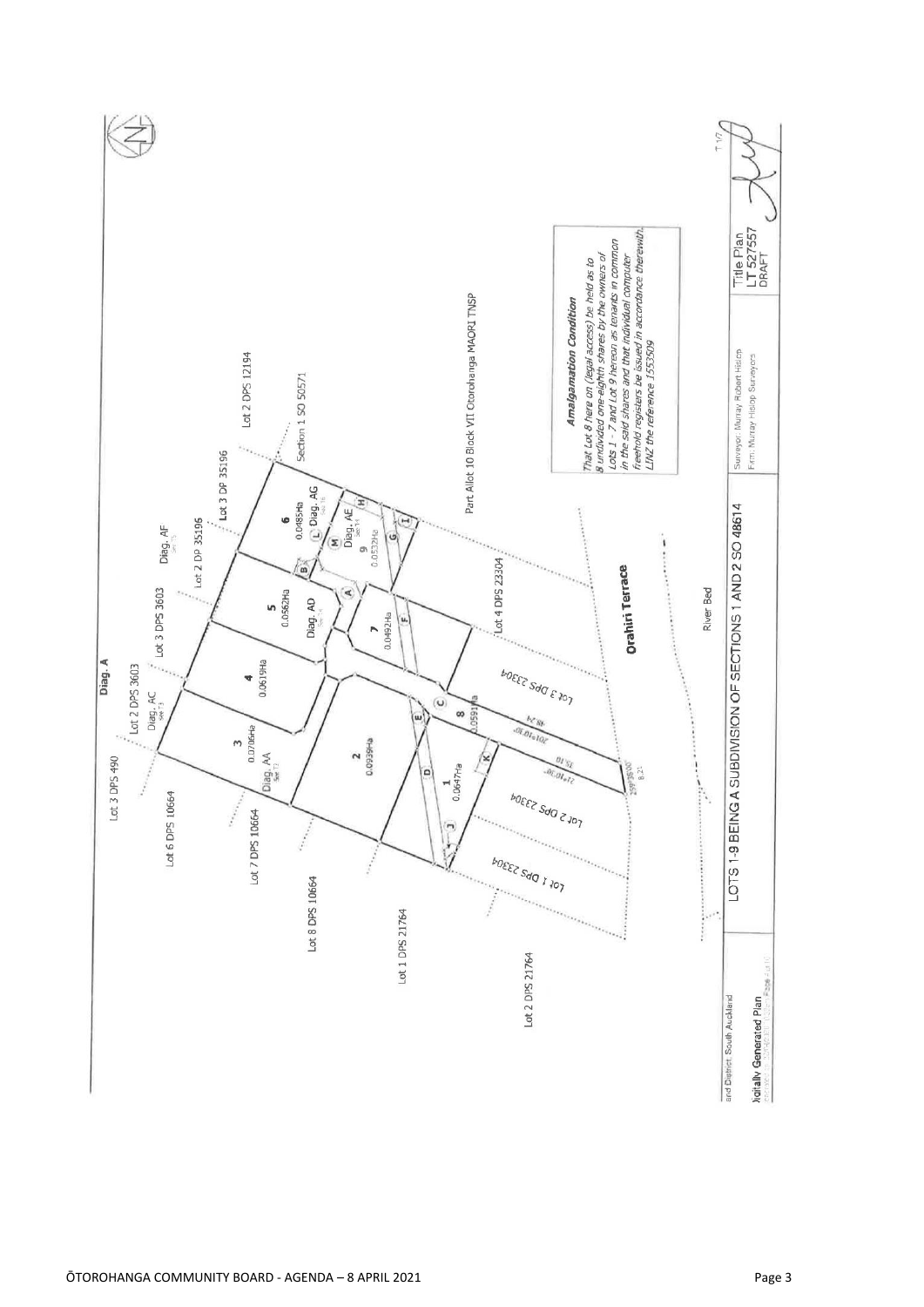| ITEM 63 | <b>INSTALLATION OF DECORATIVE LIGHTING IN THE OTOROHANGA MAIN STREET</b> |
|---------|--------------------------------------------------------------------------|
| TO:     | <b>CHAIRPERSON AND MEMBERS</b><br>OTOROHANGA COMMUNITY BOARD             |
| FROM:   | <b>GROUP MANAGER ENGINEERING</b>                                         |
| DATE:   | <b>8 APRIL 2021</b>                                                      |

#### **Relevant Community Outcomes**

- Ensure services and facilities meet the needs of the Community
- Foster an involved and engaged Community

#### **Executive Summary**

The Ōtorohanga Community Board wish to replace the decorative LED lighting which was wrapped around the street light posts in the Ōtorohanga Town Centre along Maniapoto Street.

#### **Staff Recommendation**

It is recommended that the Ōtorohanga Community Board allocate funding up to amount of \$25,000 from the Ōtorohanga General Reserve Fund for the replacement of the decorative lighting around the street light posts in the Ōtorohanga Town Centre.

#### **Background and Current Situation**

Historically, there were decorative lights wrapped around the street light posts which looked inviting and added to the look and feel of the Ōtorohanga Main Street. Some years ago these gradually fell into disrepair and were never replaced. The Ōtorohanga Community Board now wish to replace these lights with new LED lights in the colours which represent Ōtorohanga.

#### **Options**

Option 1: Approve the replacement of the lights

#### Advantages

- The town centre looks and feels more vibrant.
- A more positive impression of Ōtorohanga will be made on people travelling through the town after dark.
- Ōtorohanga residents will take greater pride in their town centre.

#### Disadvantages

- The cost of the work means this money would not be available for other projects.
- Some residents may regard such non-essential work as a poor reason for spending the money.

#### Option 2: Do not approve the replacement of the lights

#### Advantages

The funding requested for this project would be available for other projects.

#### Disadvantages

- The town centre remains the same with broken and neglected lights visible.
- The opportunity to improve the appearance of the town centre is lost.